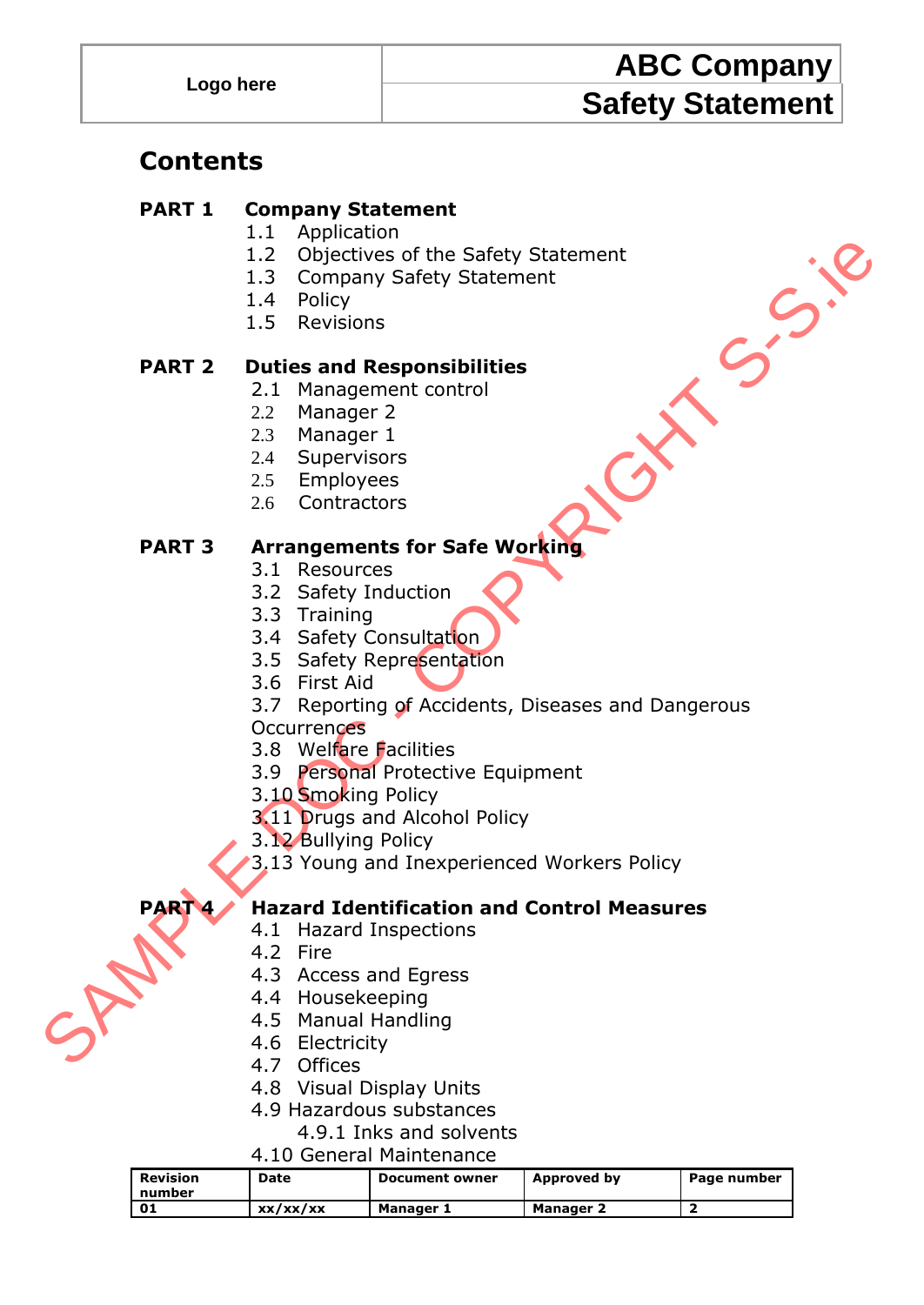# **ABC Company Safety Statement**

- 4.11 Working at Height (Racking, Storage, etc.)
- 4.12 Company Vehicles & General driving Hazards
- 4.13 Ladders
- 4.14 Working in factory/warehouse/stores
- 4.15 Hand Pallet trucks
- 4.16 Forklift trucks
	- 4.16.1 Pallets
- 4.17 Paper Reels and other raw materials
- 4.18 Bulbs, Painting, High Maintenance
- 4.19 Collapsed pallets
- 4.20 Workplace transport
- 4.21 Dermatitis
- 4.22 Guillotines
- 4.23 Flexographic and Gravure
- 4.24 Web fed Lithographic
- 4.25 Sheet fed Lithographic
- 4.26 Mixing Inks
- **PART 5 Annual Report**
- **PART 6 Staff sign off**

#### **PART 7 Appendix**

- A1 Accident Report Form
- A2 Safety Inspection sheet
- A3 Staff Suggestion form
- A4 In house maintenance risk assessment
- A5 Health and Safety Asset/Year Planner

#### **PART 8 Related Policies**

- Environmental Policy
- Equality Policy

#### **Disclaimer.**

4.15 Hand Pallet trucks<br>
4.16 Forklift trucks<br>
4.16 Forklift trucks<br>
4.16 Pallets<br>
4.17 Paper Reels and other raw materials<br>
4.18 Bulls, Painting, High Maintenance<br>
4.29 Workplace transport<br>
4.22 Guildties<br>
4.25 Flexorpapl This Statement has been prepared with the assistance of www.safety-statements.ie no liability may attach to www.safety[statements.ie](http://www.safety-statements.ie/) arising out of any element of the contents of this statement. It is accepted that Manager 2 is responsible for ensuring the contents adequately reflect the activities of the business.

| l Revision<br>l number | Date     | <b>Document owner</b> | Approved by      | Page number |
|------------------------|----------|-----------------------|------------------|-------------|
| ! 01                   | xx/xx/xx | Manager 1             | <b>Manager 2</b> |             |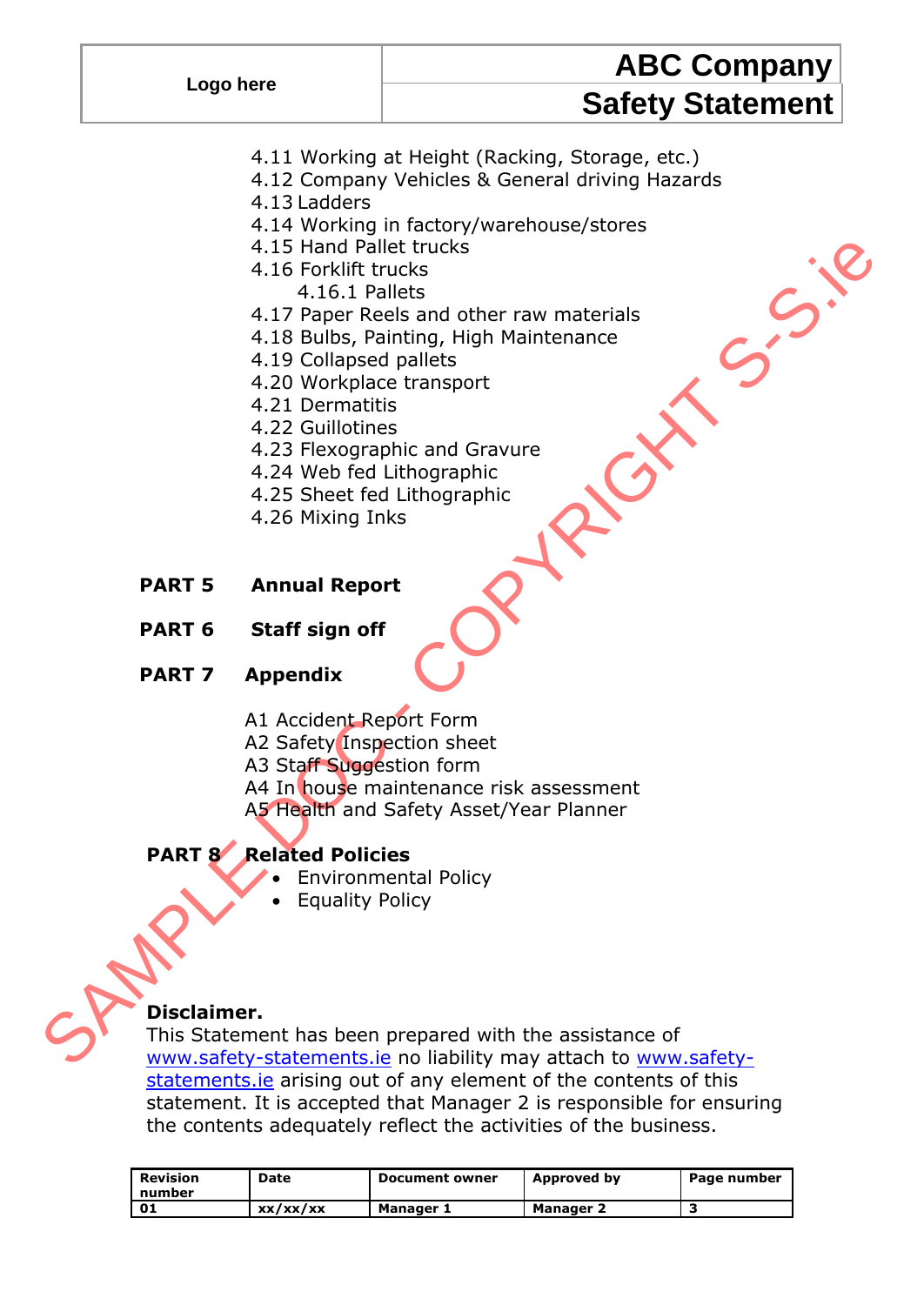# **ABC Company Safety Statement**

#### **1.1 APPLICATION**

This Safety Statement has been developed to assist ABC Company comply with relevant H&S standards and to ensure that clients and employees are fully aware of ABC Company's commitment to high standards in H&S.

employees are fully aware of ABC Company's commitment to high<br>standards in H&S.<br>Historically statistics show that the three most common causes of<br>injury in the printing area are Manual Handling, Slips and Tripsand<br>Machiner Historically statistics show that the three most common causes of injury in the printing area are Manual Handling, Slips and Trips and Machinery. For this reason these are the areas where we will concentrate our efforts. However this Safety Statement does contain other risk assessments that will receive an appropriate level of attention.

### **1.2 OBJECTIVES OF THE SAFETY STATEMENT**

To provide a reference for the policies and procedures used in house. It is also used to assess and audit the levels of health and safety being achieved.

To provide evidence that the policies and procedures to ensure health and safety objectives are met and have been thought out and documented in order to help those who must execute them.

To provide a control document to record the pertinent changes to the Company Safety Statement, which become necessary due to the changing business environment.

To help identify training requirements that needs to be fulfilled in order to generate suitably qualified personnel to carry out the policies and procedures contained within the document.

To provide assurance that compliance with legal requirements for health and safety are being met or exceeded.

| Revision<br>number | Date     | <b>Document owner</b> | Approved by          | Page number |
|--------------------|----------|-----------------------|----------------------|-------------|
| - 01               | xx/xx/xx | Manager 1             | Manager <sup>-</sup> |             |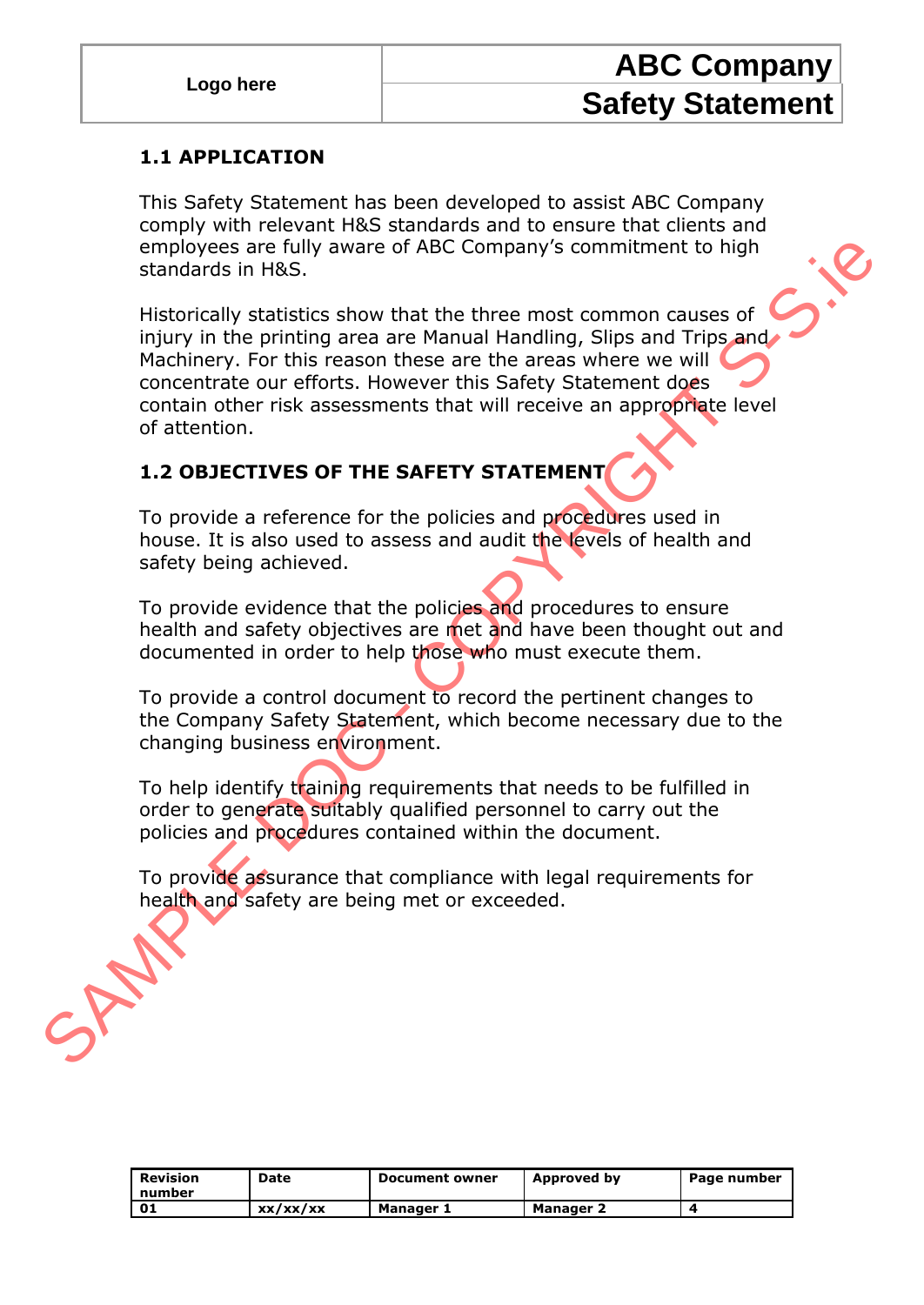### **1.3 COMPANY SAFETY STATEMENT**

The general Statement on this page sets out the Safety Policy of ABC Company.

It is this Company's intention that its work will be carried out in accordance with the relevant statutory provisions of the Safety, Health & Welfare at Work Act 2005, the Safety, Health & Welfare at Work (General Application) Regulations, the Construction Regulations and any other applicable regulations from those implemented in 2007. All reasonable practicable measures will be taken to minimise risk to employees or others who may be affected by company activities.

Manager 2 has appointed Manager 1 as having responsibility for managing Health, Safety & Welfare. Reference should be made to Manager 1, in the event of any difficulty arising in the implementation of this policy. Manager 2 will have ultimate responsibility for ensuring that the provisions of this Safety Statement are implemented.

ABC Company,<br>
It is this Company's intention that its work will be carried out in<br>
accordance with the relevant statutory provisions of the Safety,<br>
Health & Welfare at Work Act 2005, the Safety, Health & Welfare<br>
Work (Ge The Success of the policy will depend on the co-operation of all employees. It is therefore important that you acquaint yourself will all areas of the Safety Statement. You should ensure that you understand your role and the overall arrangements for Health & Safety within the Company and within your individual area. You should also be aware that you have an obligation to take care of your own safety and that of others that might be affected by your actions.

**Signed**: Manager 2

**Date:**

| Revision<br>l number | Date     | <b>Document owner</b> | Approved by      | Page number |
|----------------------|----------|-----------------------|------------------|-------------|
| 1 01                 | xx/xx/xx | Manager 1             | <b>Manager 2</b> |             |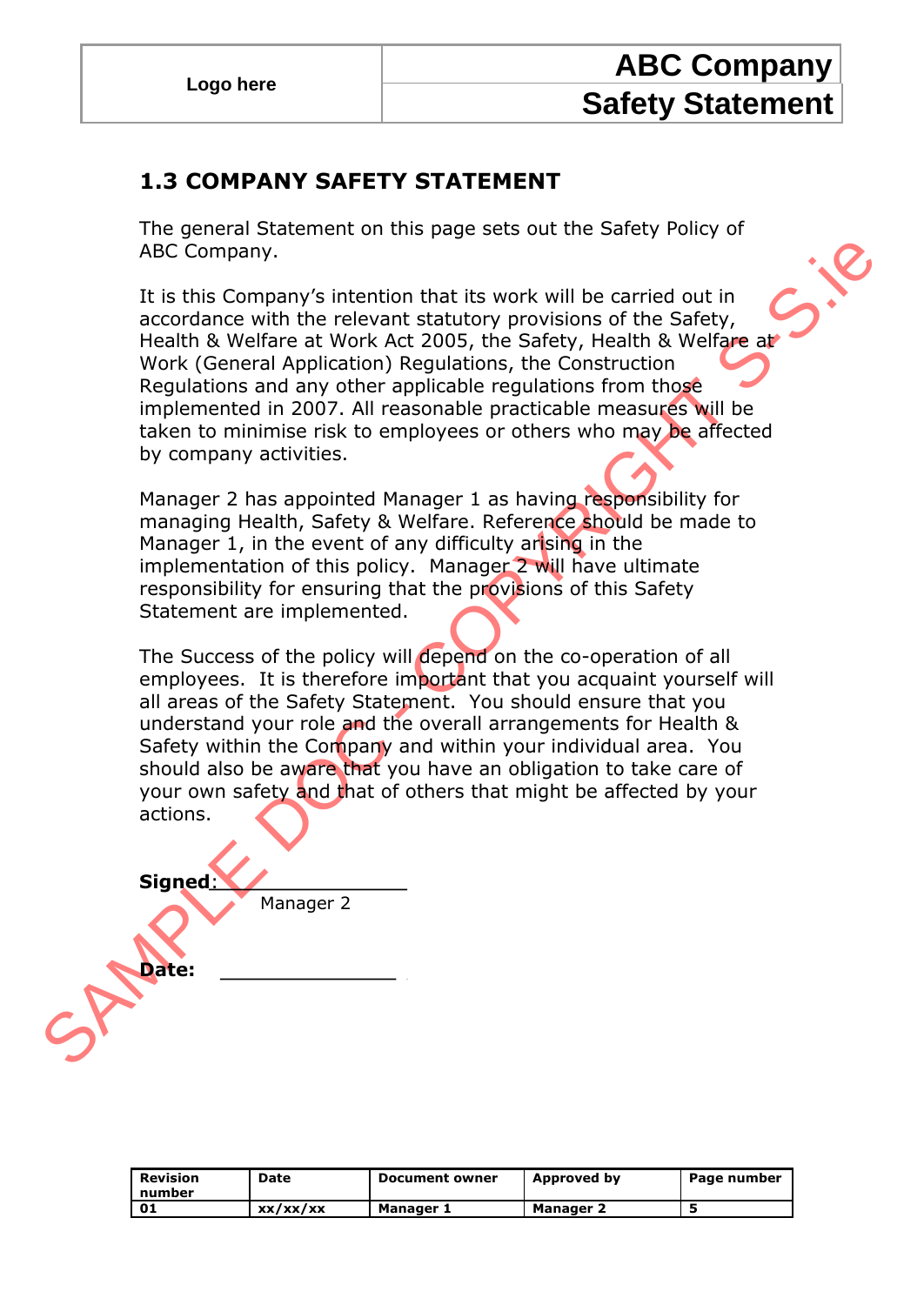### **2.2 Manager 2**

- Manager 2 will be responsible for implementation of the procedures within the Safety Statement.
- He bears the ultimate responsibility for ensuring that staff are given correct information and training for them to do their job effectively.
- The Mealth exposures and Welfare of all employees are not completely.<br>
The beats the ultimate responsibility for ensuring that staff are<br>
given correct information and training for them to do their job<br>
effectively.<br>
The i □ He is also responsible for ensuring that staff reporting to him are supported in enabling them to reach the correct decisions in respect of health and safety matters.
	- □ Supervise the Company Health and Safety programme.
	- Review all safety rules bi-annually and, when necessary, recommend suitable changes.
	- □ Investigate all major accidents and damage to Company property and recommend action.
	- **Ensure that accident records are maintained.**
	- □ Ensure that records of hazards/near miss reports are maintained.
	- □ Ensure that the systems for ensuring that fire precautions are adequate.
	- □ The Health, Safety, and Welfare of all employees are not compromised when all other performance standards are set.
	- □ That adequate funding is reserved to meet regulatory needs of safety and health.

 That management will lead by example in adhering to stated policies to achieve the Company's aim to reduce accidents and health exposures.

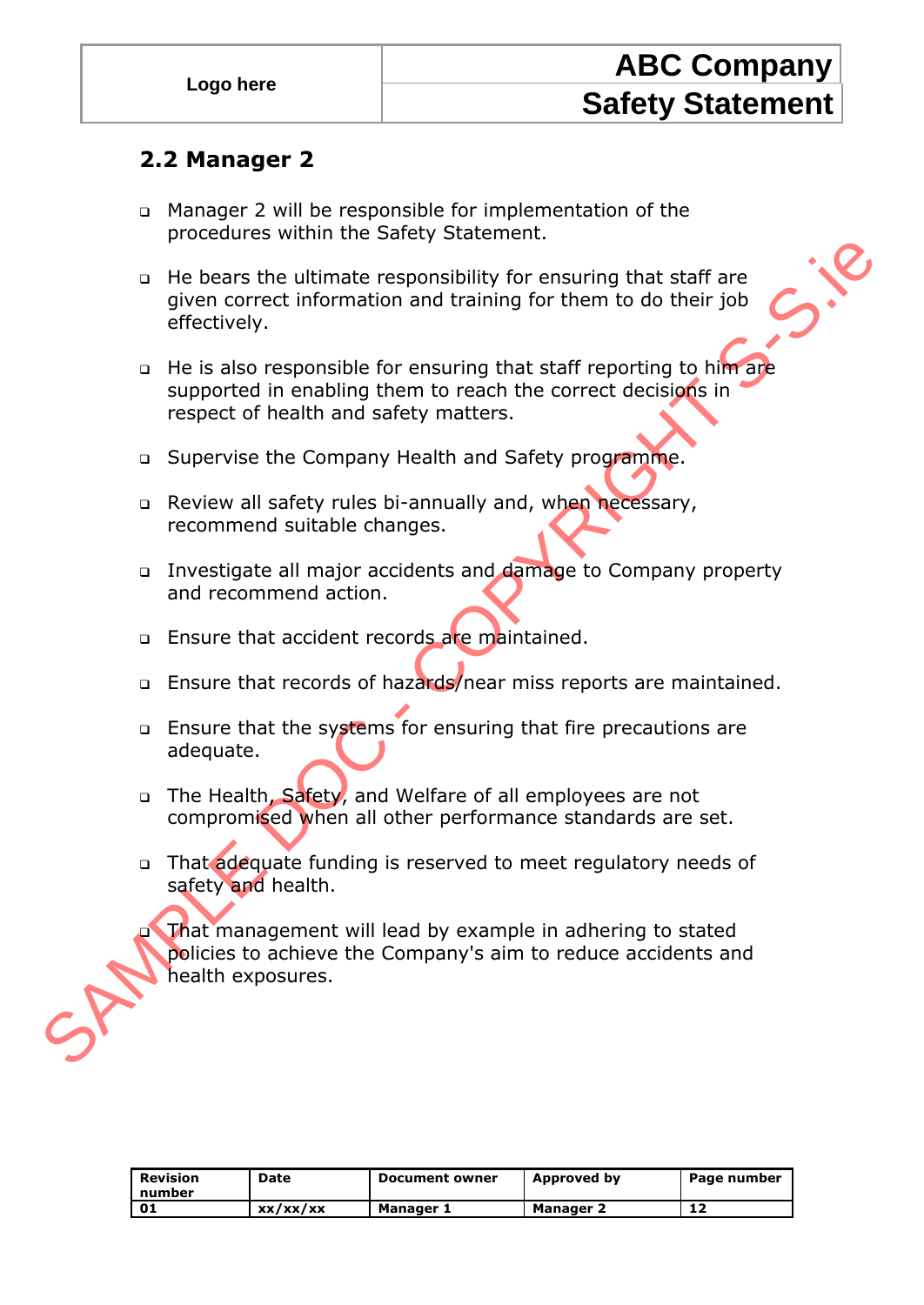### **2.5 All Employees**

- All Employees are to co-operate with management in the wearing of the correct safety equipment, using the appropriate safety devices and following proper safe systems of work.
- All Employees are to co-operate in the investigation of accidents and the reporting of them and also the reporting to their supervisors of any local hazards of which they become aware.
- □ All Employees will be encouraged to promote ideas on the improvements of health and safety standards and also provide suitable suggestions for reduction in risks.
- All Employees are forbidden to interfere with or misuse any specified items of safety equipment or any safety device.
- a All Employees are required to take care of their own health and safety and they should not indulge in horseplay, wilful unsafe acts or carry out or play practical jokes on other employees.
- **Employees found guilty of wilful unsafe acts may be liable to** summary dismissal.
- Employees are advised that strict requirements under the Health and Safety at Work Act can be used by the enforcing authorities against such persons if found quilty of reckless behaviour.
- devices and following proper safe systems of work.<br>
and the mephoting of them and also the investigation of accidents<br>
and the reporting of them and also the reporting to their<br>
supervisors of any local hazards of which th □ All employees must clean up their working area or assist in tidying up thereof and also to help maintain clear passageways and maintain high standards of local housekeeping and hygiene.
	- Do not smoke in designated "No Smoking" areas and dispose of spent matches, cigarette ends etc. properly.
		- Know the location of the First Aid Box.
		- Ensure that you know the procedure in the event of a fire.
	- Report any accident or damage, however minor, to management.

| Revision<br>l number | Date     | <b>Document owner</b> | Approved by      | Page number |
|----------------------|----------|-----------------------|------------------|-------------|
| - 01                 | xx/xx/xx | Manager 1             | <b>Manager 2</b> | 16          |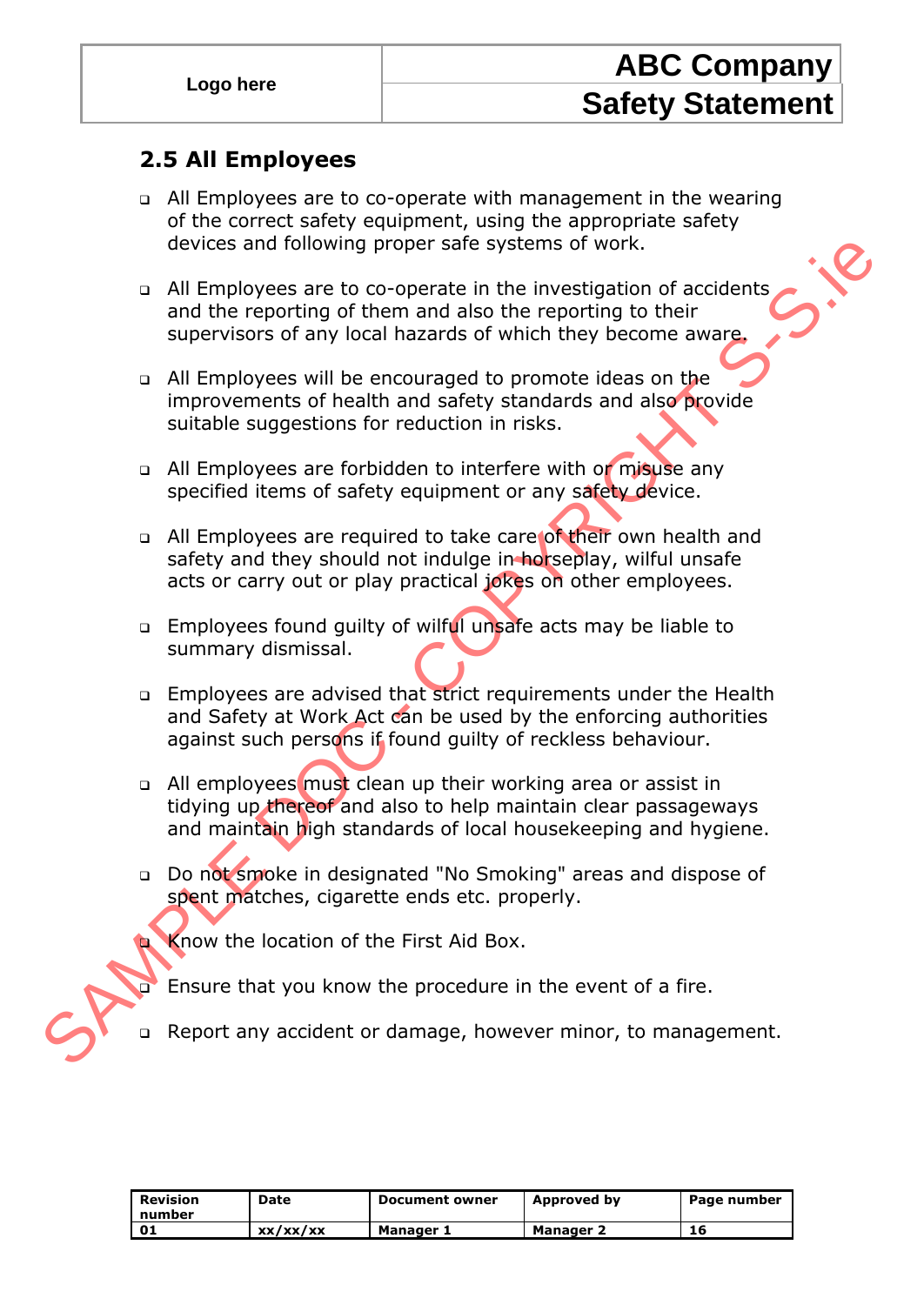### **3.4 SAFETY CONSULTATION**

Section 13 of the 2005 Act places a general obligation on ABC Company as employer to consult with and to take account of any representations made by the employees for the purpose of giving effect to its statutory duties.

To facilitate consultation on issues relating to the individuals safety at work, the company operates a Suggestion or Query form.

A folder of blank forms is held in the main office. Staff members complete a form as needed. The forms are reviewed on a weekly basis by ABC Company.

ABC Company will seek more information as necessary from the relevant staff member and will then agree any actions arising from the Suggestions or Concerns if necessary.

### **3.4.1 SAFETY COMMITTEE**

representations made by the employees for the purpose of giving<br>
effect to its statutory duties.<br>
To facilitate consultation on issues relating to the individuals safety<br>
at work, the company operates a Suggestion or Query ABC Company have a Safety Committee on site. The members of the Safety Committee are Manager 1, Manager 2 and an Employee Representative. The committee meet on the first Monday of every month. The following is the agenda for each meeting:

- Review previous month's inspections.
- Review any reported accidents or incidents form the previous month.
- Review any suggestions or queries from staff.
- Plan a safety topic briefing for the coming month.
- Review any new safety guidelines/legislation that ABC Company have been made aware of.
- Post the minutes on the Staff Notice Board.

| Revision<br>number | Date     | <b>Document owner</b> | <b>Approved by</b> | Page number |
|--------------------|----------|-----------------------|--------------------|-------------|
| 01                 | xx/xx/xx | <b>Manager 1</b>      | <b>Manager 2</b>   | 22          |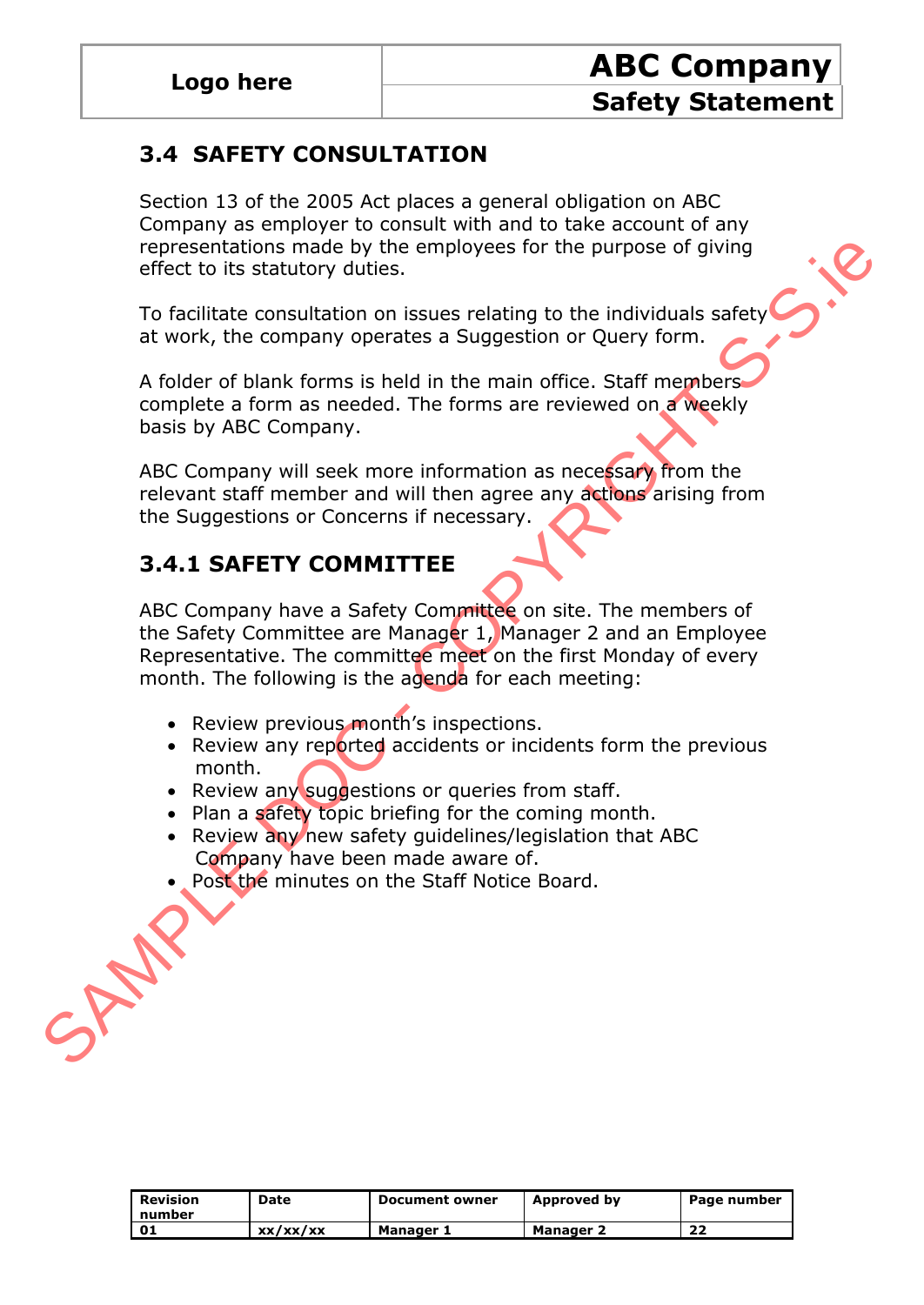### **3.9 PERSONAL PROTECTIVE EQUIPMENT**

ABC Company shall ensure that all employees use Personal Protective Equipment where required.

#### **HAZARDS**

- Physical Exposures
- Chemical Exposures
- Machine exposures

#### **CONTROL MEASURES**

All safety equipment purchased by the Company will be to approved standards.

ABC Company will ensure that adequate supplies of all the necessary protective clothing and equipment is available for issue as required and that when issued to employees, a signature is obtained for the equipment.

Protective Equipment where required.<br>
HAZARDS<br>
Thysical Exposures<br>
Chemical Exposures<br>
Contribute exposures<br>
Machine exposures<br>
CONTROL MEASURES<br>
ABC Company will ensure that adequate supples of all the<br>
necessary protecti Management will inform any person in the workplace observed carrying out any procedures which require the use of protective clothing or equipment of both statutory and Company Policy requirements and such persons will be instructed not to continue working until protective clothing or equipment is obtained and used. This applies not only to all employees (including management) but also to contractors.

All PPE is signed for upon issue and replacement PPE may not be issued unless the damaged item has been returned for inspection.

| Revision<br>I number | Date     | <b>Document owner</b> | Approved by      | Page number |
|----------------------|----------|-----------------------|------------------|-------------|
| נס י                 | xx/xx/xx | Manager 1             | <b>Manager 2</b> | 28          |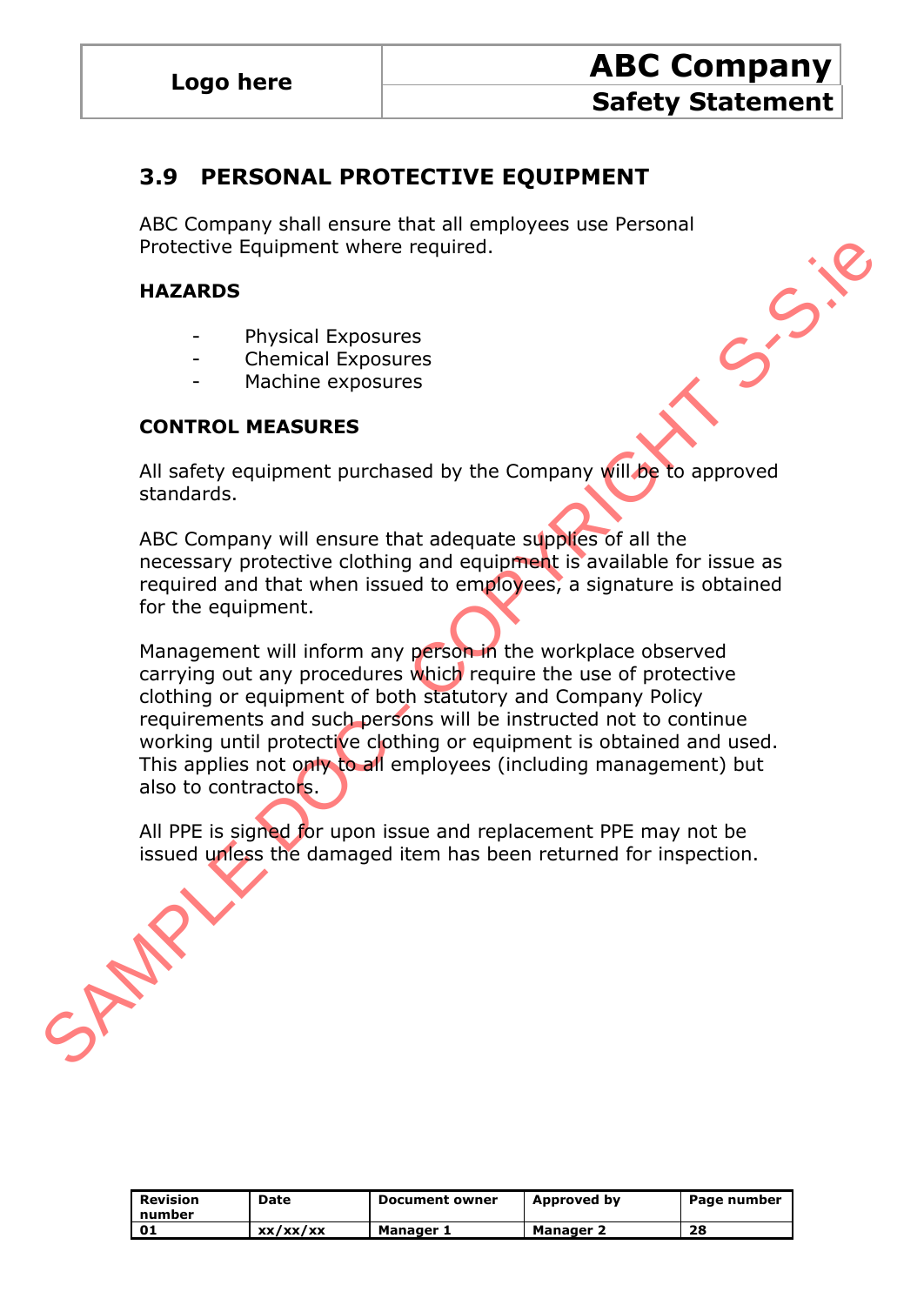SAMPLE DOC

### **3.12 DRUGS AND ALCOHOL POLICY STATEMENT**

ABC Company recognises that alcohol, drugs, or other substance abuse by individuals can have an adverse effect on their ability to perform work and consequently put themselves, the Company and others at significant risk.

All Employees, Contractors, Sub - Contractors and Visitors must be able to perform their duties whilst on company business, or when they are in Company premises/ work areas in such a manner that will not affect their safety or the safety of others by acts or omissions.

If the Company has reasonable grounds to suspect that an Employee or Contractor or Sub Contractor is under the influence of alcohol or drugs (illegal or misused legal substances), disciplinary action will be taken which may lead to dismissal of the individual concerned.

The possession, distribution or sale of drugs or any associated materials whilst you are on company property, company owned vehicles or other off site locations, will lead to disciplinary action being taken.

| Revision<br>number | Date     | Document owner | Approved by | Page number |
|--------------------|----------|----------------|-------------|-------------|
|                    | xx/xx/xx | Manager 1      | Manager 2   | 30          |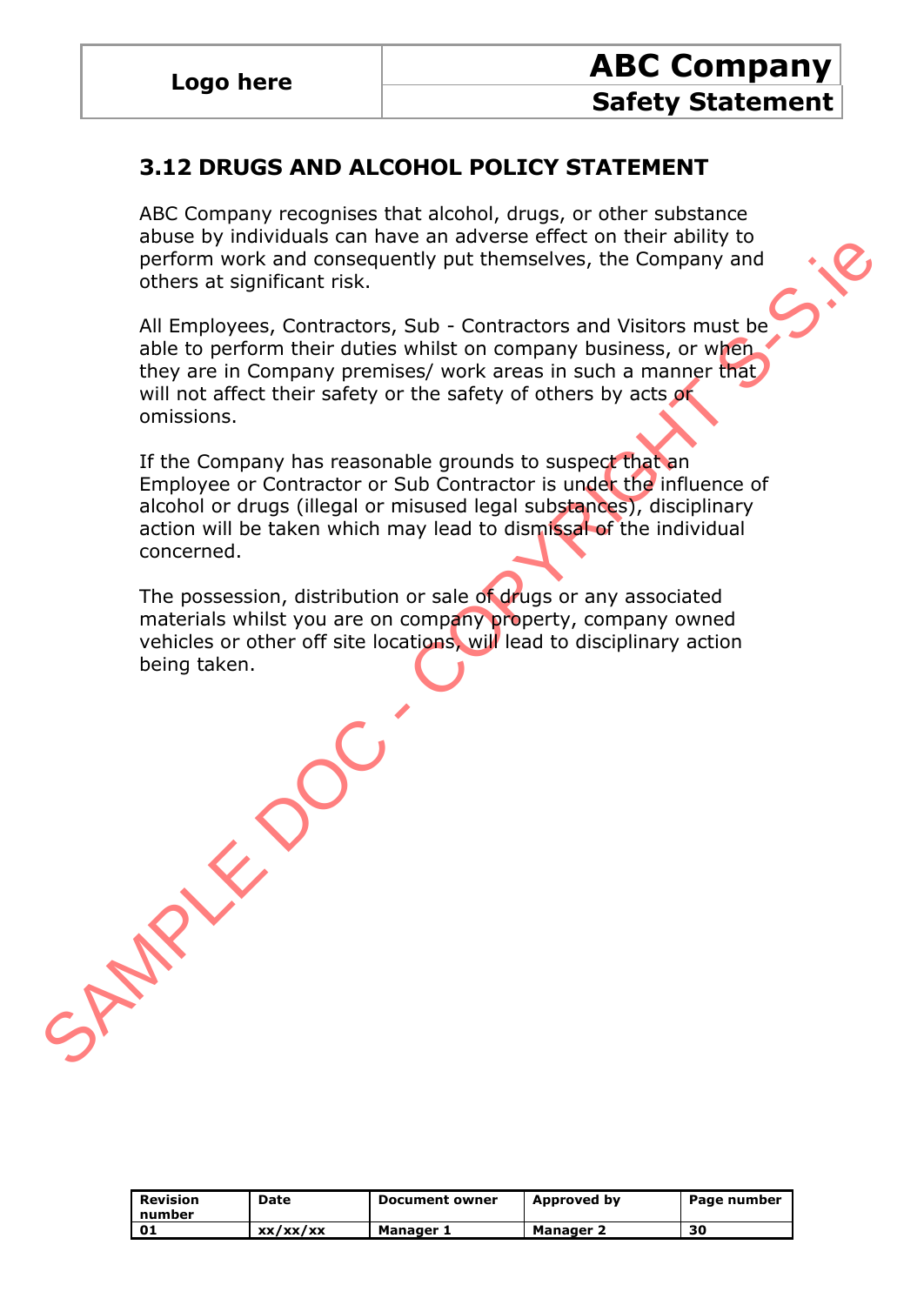### **4.2 FIRE**

#### **FIRE HAZARDS**

The fire safety arrangements for ABC Company are set out below.

#### **RISK ASSESSMENT:**

| Likelihood | Severity  | <b>Risk Value</b>         |
|------------|-----------|---------------------------|
| Score $=$  | $Score =$ | $\blacksquare$ Result $=$ |

#### **CONTROL MEASURES**

- A Fire Safety Programme shall be developed when appropriate by management to:
	- (a) Guard against an outbreak of fire
	- (b) Ensure as far as is reasonably practicable the safety of persons (including members of the public) on the premises in the event of an outbreak of fire.

#### **The Fire Safety Programme shall incorporate arrangements for:**

(a) The prevention of an outbreak of fire through the establishment of day to day fire prevention practices.

The fire safety arrangements for ABC Company are set out below.<br> **RISK ASHEMENT:**<br> **RISK Value**<br> **CONTROL MEASURES**<br>
CONTROL MEASURES<br>
CONTROL MEASURES<br>
A Fire Safety Programme shall be developed when appropriate by<br>
manag (b) The instruction and training of staff to familiarise them with fire and emergency evacuation procedures, fire call points and use of fire fighting equipment.

- (c) Running fire and evacuation drills.
- (d) The provision and maintenance of escape routes, free from obstruction and all exits unlocked and operational.
- (e) The provision of adequate fire protection equipment and systems.
- (f) The inspection and maintenance of the fire protection equipment systems.
- (g) The provision of assistance to the fire authorities.
- (h) The maintenance of good housekeeping practice to ensure the removal of all combustible rubbish.

| Revision<br>number | Date     | <b>Document owner</b> | Approved by      | Page number |
|--------------------|----------|-----------------------|------------------|-------------|
|                    | xx/xx/xx | Manager 1             | <b>Manager 2</b> | 36          |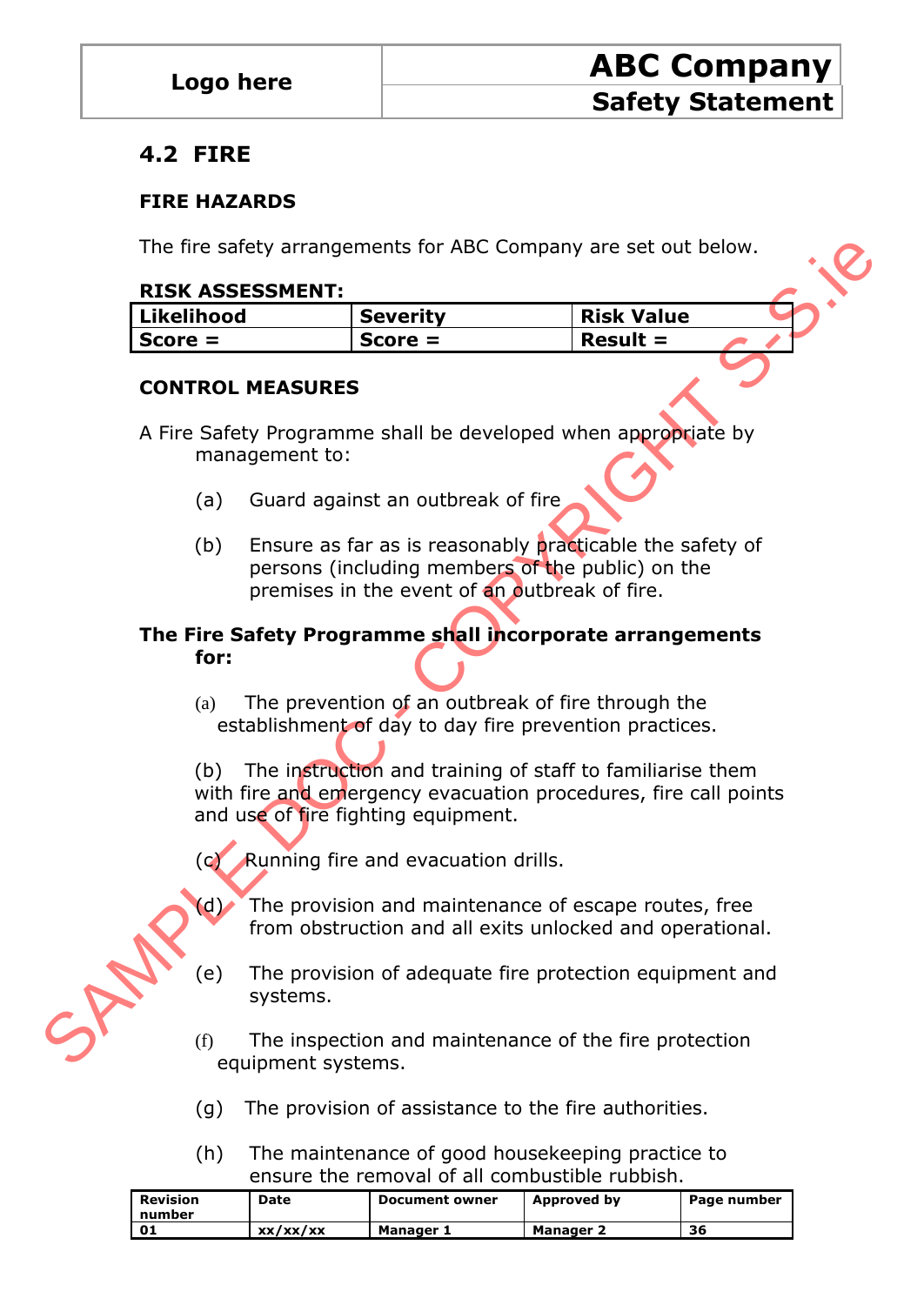### **4.4 HOUSEKEEPING**

#### **HAZARDS**

Poor housekeeping can pose a wide variety of risks to health and safety.

- Trips: Materials left lying in the open
- Slips: On a greasy floors, slippery material strewn around
- Falls: Use of materials for accessing higher work areas.
- Collisions: Blockage of access aisles with materials
- Objects falling on people: Improper stacking of materials
- Fire: Inadequately and infrequent disposal of combustible rubbish.

#### **RISK ASSESSMENT:**

| Likelihood | <b>Severity</b> | <b>Risk Value</b> |
|------------|-----------------|-------------------|
| $Score =$  | $Score =$       | $Result =$        |

#### **CONTROL MEASURES**

Poor housekeeping can pose a wide variety of risks to health and<br>
safety.<br>
Safety.<br>
Trips:- Materials left lying in the open<br>
Slips:- Use of materials for accessing higher work arges.<br>
Tails:- Use of materials for access a Staff will ensure that access routes are planned, and storage is programmed to ensure that excess materials are not stored on site, storage areas are defined, staff/sub-contractors are made aware of the Company requirements with regard to storage, clearing up and tidiness.

Employees must maintain the workplace in a tidy condition at all times.

Supervisors will ensure that stacking areas are prepared and that materials are stored so as not to create difficulties.

Employees will ensure that all waste materials in and around the premises are cleared and disposed of safely.

| Revision<br>l number | Date     | <b>Document owner</b> | Approved by      | Page number |
|----------------------|----------|-----------------------|------------------|-------------|
| ' 01                 | xx/xx/xx | Manager 1             | <b>Manager 2</b> | 40          |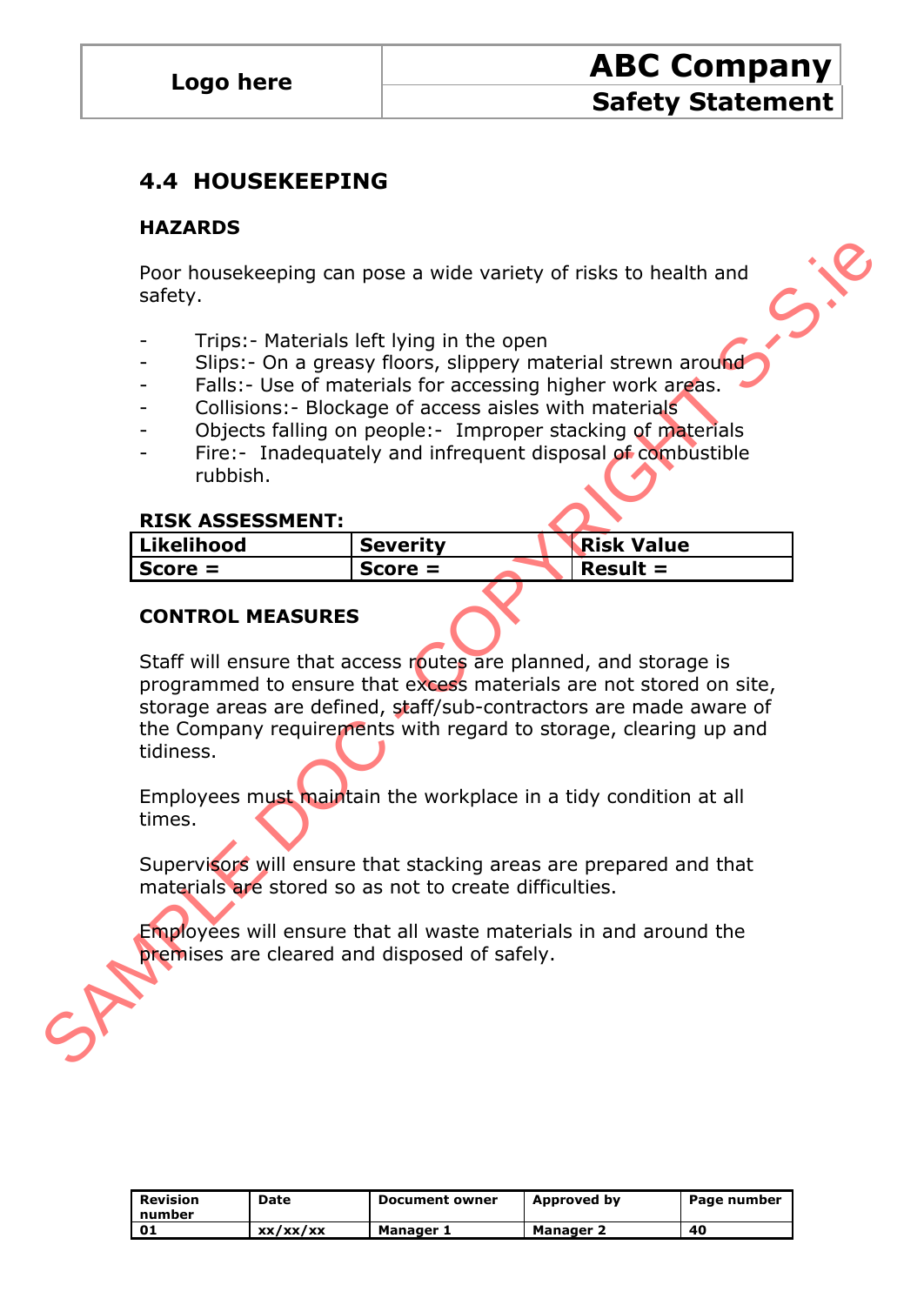### **4.5 MANUAL HANDLING**

#### **HAZARDS**

- Incorrect method of lifting
- Attempting to lift something which is too heavy
- Lifting sharp/awkward shapes

The main injuries associated with manual handling and lifting are:

- Back strain, slipped disc.
- Hernias.
- Lacerations, crushing of hands or fingers.
- $R.S.I.$
- Bruised or broken toes or feet
- Various sprains, strains, etc.

#### **RISK ASSESSMENT:**

| Likelihood | <b>Severity</b> | <b>Risk Value</b> |
|------------|-----------------|-------------------|
| $Score =$  | $Score =$       | $Result =$        |

### **CONTROL MEASURES**

The main injuries associated with the size of the filling sharp/awkward shapes<br>
The main injuries associated with manual handling and lifting space<br>
The main injuries associated with manual handling and lifting space<br>
Back Loads which must be manually handled shall be assessed on the basis of their risk to health and safety and due caution exercised where there is a risk of back injury etc. The method of handling shall take account of the size, weight, shape, condition and position of the load to be handled.

Where possible measures shall be taken to reduce the amount of manual handling to a minimum and mechanical handling devices supplied and used in so far as is reasonably practicable.

All appropriate staff shall be trained in safe manual handling techniques.

Where loads have to be manually handled, safe access shall be assured.

| Revision<br>number | Date     | <b>Document owner</b> | Approved by      | Page number |
|--------------------|----------|-----------------------|------------------|-------------|
| 01                 | xx/xx/xx | <b>Manager 1</b>      | <b>Manager 2</b> |             |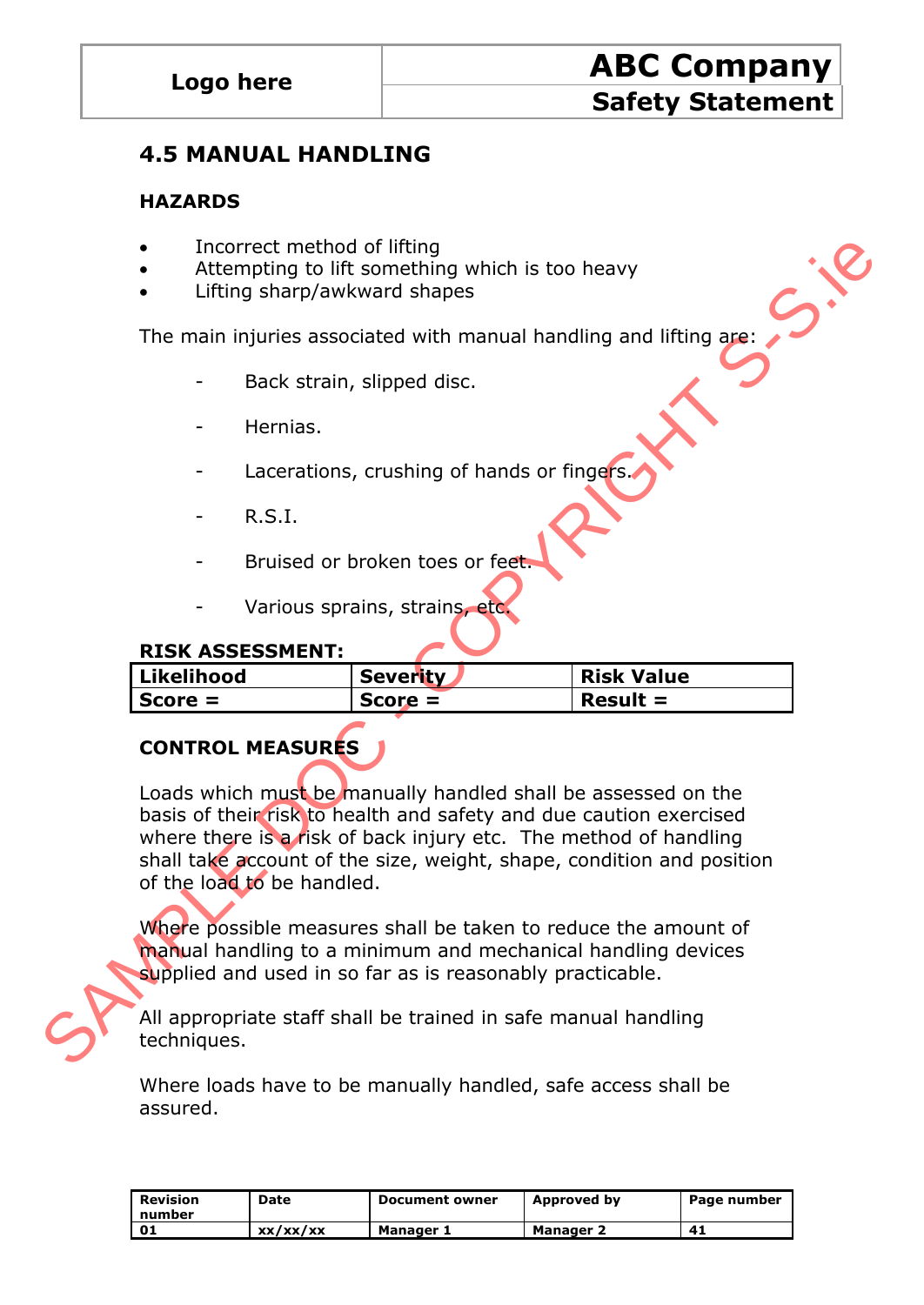### **4.7 OFFICES**

#### **HAZARDS**

 While office work may not be considered as a high-risk activity unsafe work systems and layout may result in injury or illness.

#### **RISK ASSESSMENT:**

| Likelihood | <b>Severity</b> | <b>Risk Value</b> |  |
|------------|-----------------|-------------------|--|
| Score $=$  | $Score =$       | $Result =$        |  |

#### **CONTROL MEASURES**

- □ Adequate office space is allocated for the working personnel.
- o While office work may not be considered as a high-risk activity<br>
ILINE DIDNOT IS CONTROL MEASURE SCOPE Result = CONTROL MEASURES<br>
SCOPE CONTROL MEASURES<br>
CONTROL MEASURES<br>
CONTROL MEASURES<br>
CONTROL MEASURES<br>
CONTROL a All furniture, fittings and equipment shall be arranged so that staff can move about without collision with sharp corners of desks etc.
	- Only one drawer of a filing cabinet shall be opened at any one time. All drawers should be closed after use.
	- □ Sufficient lighting and ventilation shall be provided.
	- □ Electric or telephone cables shall not trail unprotected across the floor. Cable covers shall be supplied and used.
	- □ Chairs desks or drawer should never be used to access higher areas. Step ladders shall be used.
	- a All items stored above head level shall be stored properly to prevent falling.
	- □ The mains power supply shall be disconnected before attempting to move electrical equipment.
		- All damaged floor covering, furniture equipment or machinery shall be reported, replaced, or repaired.
	- Before using chemicals (e.g. photocopier toners) read the instructions on the container and avoid contact with skin or clothing.
	- Floor areas shall be kept clear of materials and litter.

#### **Dangerous waste e.g. broken glass, shall be carefully disposed of**

| Revision<br>number | Date     | <b>Document owner</b> | Approved by      | Page number |
|--------------------|----------|-----------------------|------------------|-------------|
| 01                 | xx/xx/xx | Manager 1             | <b>Manager 2</b> | -47         |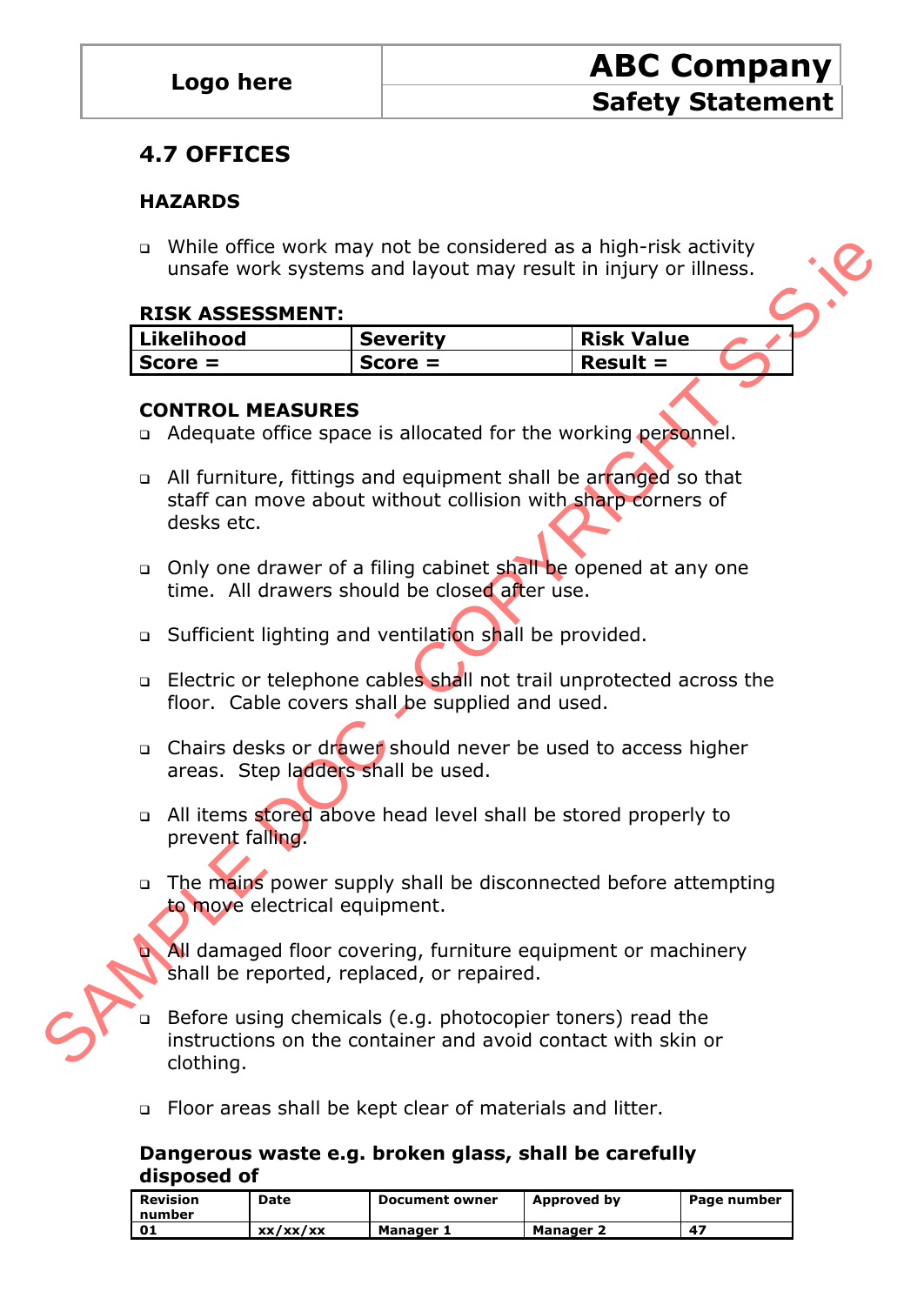## **4.9 HAZARDOUS SUBSTANCES**

#### **HAZARDS**

- External contact corrosive, skin absorption, dermatitis.
- Inhalation gases, fumes, vapours.
- Ingestion swallowing.

#### **RISK ASSESSMENT: MEDIUM**

|     | categories:                                                                                          | Health hazards from substances can be divided into the following                                                                                                                                                                                                                                                                                                                                                                                                                                                                                                                                                     |                   |  |
|-----|------------------------------------------------------------------------------------------------------|----------------------------------------------------------------------------------------------------------------------------------------------------------------------------------------------------------------------------------------------------------------------------------------------------------------------------------------------------------------------------------------------------------------------------------------------------------------------------------------------------------------------------------------------------------------------------------------------------------------------|-------------------|--|
|     | • Inhalation - gases, fumes, vapours.<br>• Ingestion - swallowing.<br><b>RISK ASSESSMENT: MEDIUM</b> | • External contact - corrosive, skin absorption, dermatitis.                                                                                                                                                                                                                                                                                                                                                                                                                                                                                                                                                         |                   |  |
|     | Likelihood                                                                                           | <b>Severity</b>                                                                                                                                                                                                                                                                                                                                                                                                                                                                                                                                                                                                      | <b>Risk Value</b> |  |
|     | $Score =$                                                                                            | $Score =$                                                                                                                                                                                                                                                                                                                                                                                                                                                                                                                                                                                                            | $Result =$        |  |
|     | <b>SUPERVISION WHEN NECESSARY</b><br>are clearly identified.<br>inks/solvents, etc.                  | • The Workplace Supervisor will ensure that:<br>o All known other substances are listed in a safety file.<br>o All known and other substances have an up to date<br>Material Safety Data Sheet (MSDS) on file.<br>o The control measures listed in the MSDS are followed.<br>○ All substances are kept in their original containers and<br>o Any flammable substances are kept in secure areas.<br>o Only trained and validated staff are allowed to work with<br>A spill kit will be kept on site along with Gloves and<br>Goggles to deal with any spillage after information has<br>been sought from the shipper. |                   |  |
| SAN |                                                                                                      |                                                                                                                                                                                                                                                                                                                                                                                                                                                                                                                                                                                                                      |                   |  |

#### **CONTROL MEASURES**

#### **SUPERVISION WHEN NECESSARY**

- The Workplace Supervisor will ensure that:
	- $\circ$  All known other substances are listed in a safety file.
	- o All known and other substances have an up to date Material Safety Data Sheet (MSDS) on file.
	- o The control measures listed in the MSDS are followed.
	- o All substances are kept in their original containers and are clearly identified.
	- o Any flammable substances are kept in secure areas.
	- o Only trained and validated staff are allowed to work with inks/solvents, etc.
	- A spill kit will be kept on site along with Gloves and Goggles to deal with any spillage after information has been sought from the shipper.

| Revision<br>l number | Date     | <b>Document owner</b> | Approved by      | Page number |
|----------------------|----------|-----------------------|------------------|-------------|
| - 01                 | xx/xx/xx | Manager 1             | <b>Manager 2</b> | 50          |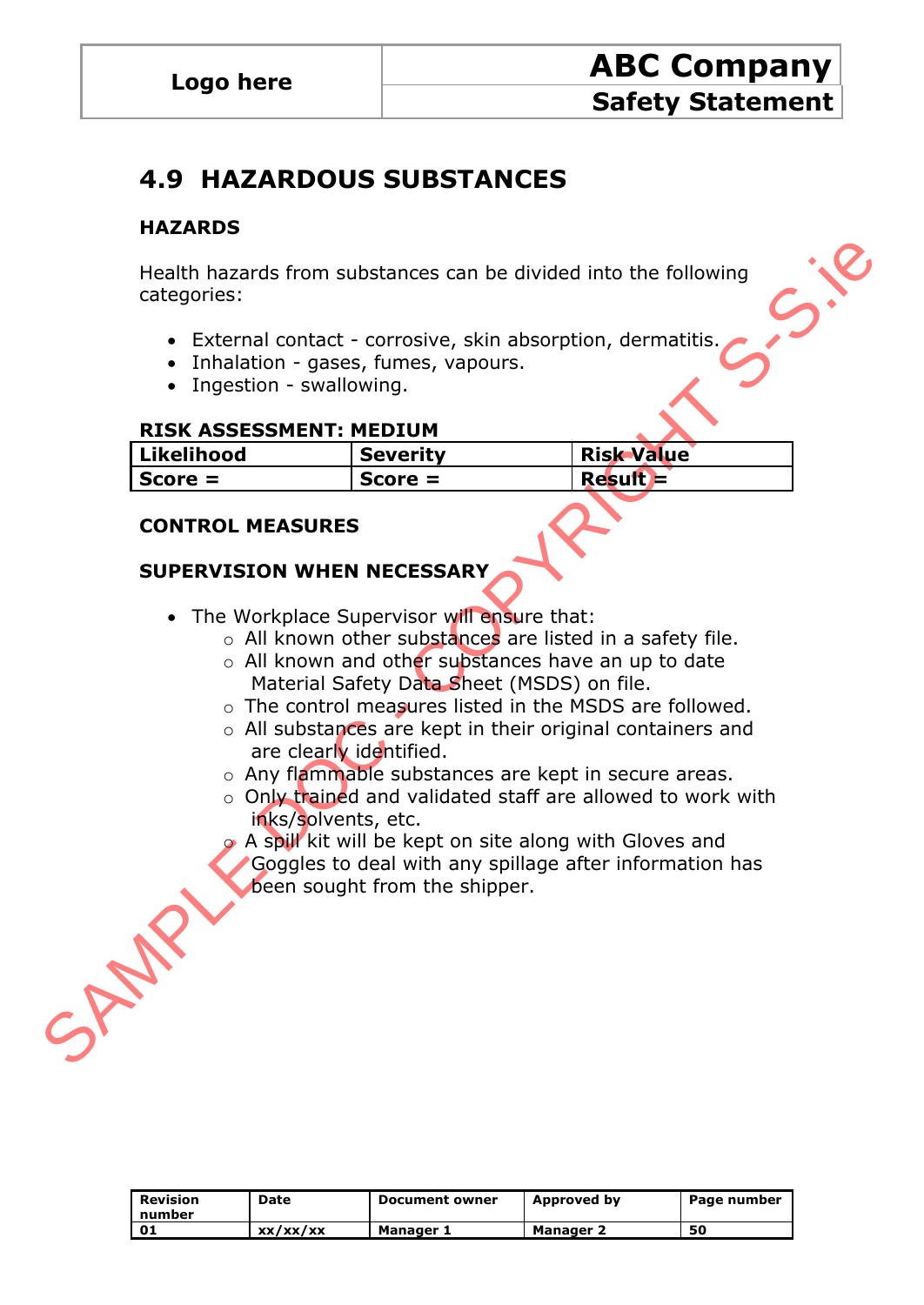## **4.9.1 Inks and Solvents**

#### **HAZARDS**

Health hazards from substances can be divided into the following categories:

- External contact corrosive, skin absorption, dermatitis.
- Inhalation gases, fumes, vapours.
- Ingestion swallowing.

#### **RISK ASSESSMENT: MEDIUM**

| Likelihood | <b>Severity</b> | <b>Risk Value</b> |
|------------|-----------------|-------------------|
| Score $=$  | $Score =$       | <b>Result</b>     |

#### **CONTROL MEASURES**

#### **SUPERVISION WHEN NECESSARY**

Only authorised staff access to the pre-press area.

Facilities for washing, skin care, and for taking refreshments provided.

Provide a good standard of general ventilation.

Use powered wall- or window-mounted fans to supply fresh air - five to ten air changes per hour, with a through draught.

Provide splash-resistant gloves.

Provide easy-to-clean work surfaces with lipped edges forliquid handling.

Keep developing solutions in shallow trays to contain spillage. Provide pumps or squeezy bottles in place of hand pouring.

Screen UV exposure units with shutters, blinds or wraparound curtains.

Health hazards from substances can be divided into the following<br>
categories:<br>
• External contract - corrosive, skin absorption, dermatitis.<br>
• Intelation - gases, fumes, vapours.<br>
• Intelation - gases, fumes.<br> **RISK ASSES** Deletion fluids contain hydrofluoric acid. This is very toxic and causes serious burns - damage to skin and eyes can be permanent. Provide deletion pens in place of jars of fluid.

Ensure first-aid procedures are adequate. Stock calcium gluconate gel and keep it handy.

Use splash-resistant gloves - single-use nitrile gloves, 0.2 mm thick are acceptable.

Ensure that workers wear them.

Tell workers to dispose of single-use gloves every time they take them off.

| Revision<br>l number | Date     | <b>Document owner</b> | Approved by | Page number |
|----------------------|----------|-----------------------|-------------|-------------|
| - 01                 | xx/xx/xx | Manager 1             | Manager 2   |             |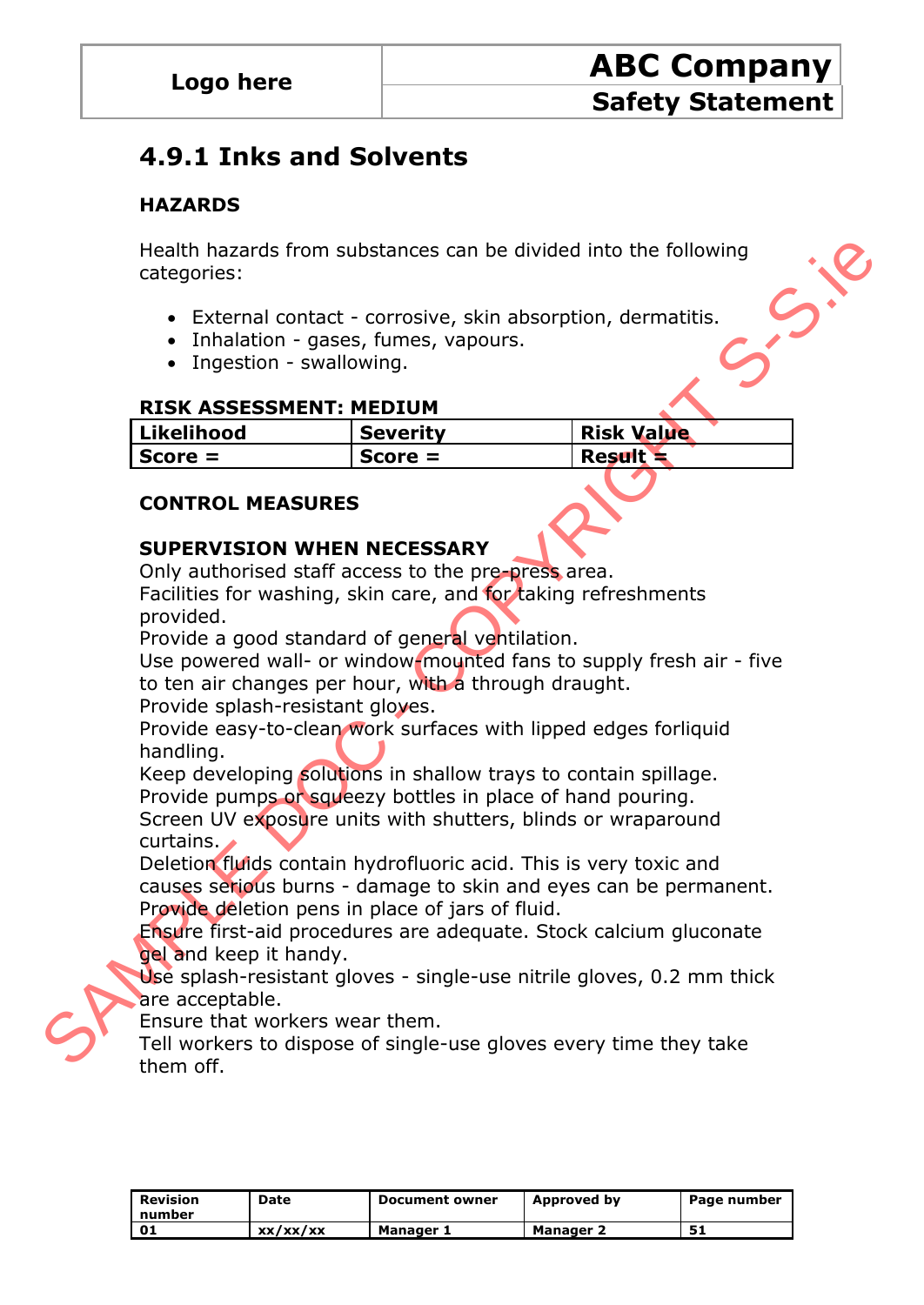### **4.14 WORKING IN FACTORY/WAREHOUSE/STORES**

#### **HAZARDS**

- Poor housekeeping.
- Spillages/materials on floor.
- Materials falling from racking.
- Bad/dangerous forklift driving.
- Loading/unloading pallets manually.

#### **RISK ASSESSMENT:**

| Poor housekeeping.                                |                                                |                                                              |  |
|---------------------------------------------------|------------------------------------------------|--------------------------------------------------------------|--|
| Spillages/materials on floor.                     |                                                |                                                              |  |
| • Materials falling from racking.                 |                                                |                                                              |  |
| Bad/dangerous forklift driving.<br>$\bullet$      |                                                |                                                              |  |
|                                                   | Loading/unloading pallets manually.            |                                                              |  |
|                                                   |                                                |                                                              |  |
| <b>RISK ASSESSMENT:</b>                           |                                                |                                                              |  |
| <b>Likelihood</b>                                 | <b>Severity</b>                                | <b>Risk Value</b>                                            |  |
| $Score =$                                         | $Score =$                                      | Result $=$                                                   |  |
| <b>CONTROL MEASURES</b>                           |                                                |                                                              |  |
|                                                   |                                                | • Housekeeping cleaning duties must be carried out daily.    |  |
| • All spillages should be cleaned up immediately. |                                                |                                                              |  |
| $\bullet$                                         | Restrict access to authorised personnel only.  |                                                              |  |
|                                                   |                                                | • Safety signs are in place re "Caution Beware of Forklift." |  |
|                                                   | No obstruction to be put in way of exits.      |                                                              |  |
| • Only trained drivers to drive forklift.         |                                                |                                                              |  |
| • Safety boots worn by all staff.                 |                                                |                                                              |  |
|                                                   |                                                | • All shelving and racking shall be kept in good condition.  |  |
|                                                   | Shelving and racking shall not be over loaded. |                                                              |  |
| <b>TRAINING</b>                                   |                                                |                                                              |  |
| • Forklift driver training.                       |                                                |                                                              |  |
| • Manual Handling.                                |                                                |                                                              |  |
|                                                   | Safe working practices in Warehousing Areas.   |                                                              |  |
|                                                   |                                                |                                                              |  |
|                                                   |                                                |                                                              |  |
|                                                   |                                                |                                                              |  |
|                                                   |                                                |                                                              |  |
|                                                   |                                                |                                                              |  |
|                                                   |                                                |                                                              |  |
|                                                   |                                                |                                                              |  |
| SAN                                               |                                                |                                                              |  |

#### **CONTROL MEASURES**

- Housekeeping cleaning duties must be carried out daily.
- All spillages should be cleaned up immediately.
- Restrict access to authorised personnel only.
- Safety signs are in place re "Caution Beware of Forklift."
- No obstruction to be put in way of exits.
- Only trained drivers to drive forklift.
- Safety boots worn by all staff.
- All shelving and racking shall be kept in good condition.
- Shelving and racking shall not be over loaded.

### **TRAINING**



- Forklift driver training.
- Manual Handling.
- Safe working practices in Warehousing Areas.

| Revision<br>l number | Date     | <b>Document owner</b> | Approved by      | Page number |
|----------------------|----------|-----------------------|------------------|-------------|
| נס ו                 | xx/xx/xx | Manager 1             | <b>Manager 2</b> | 59          |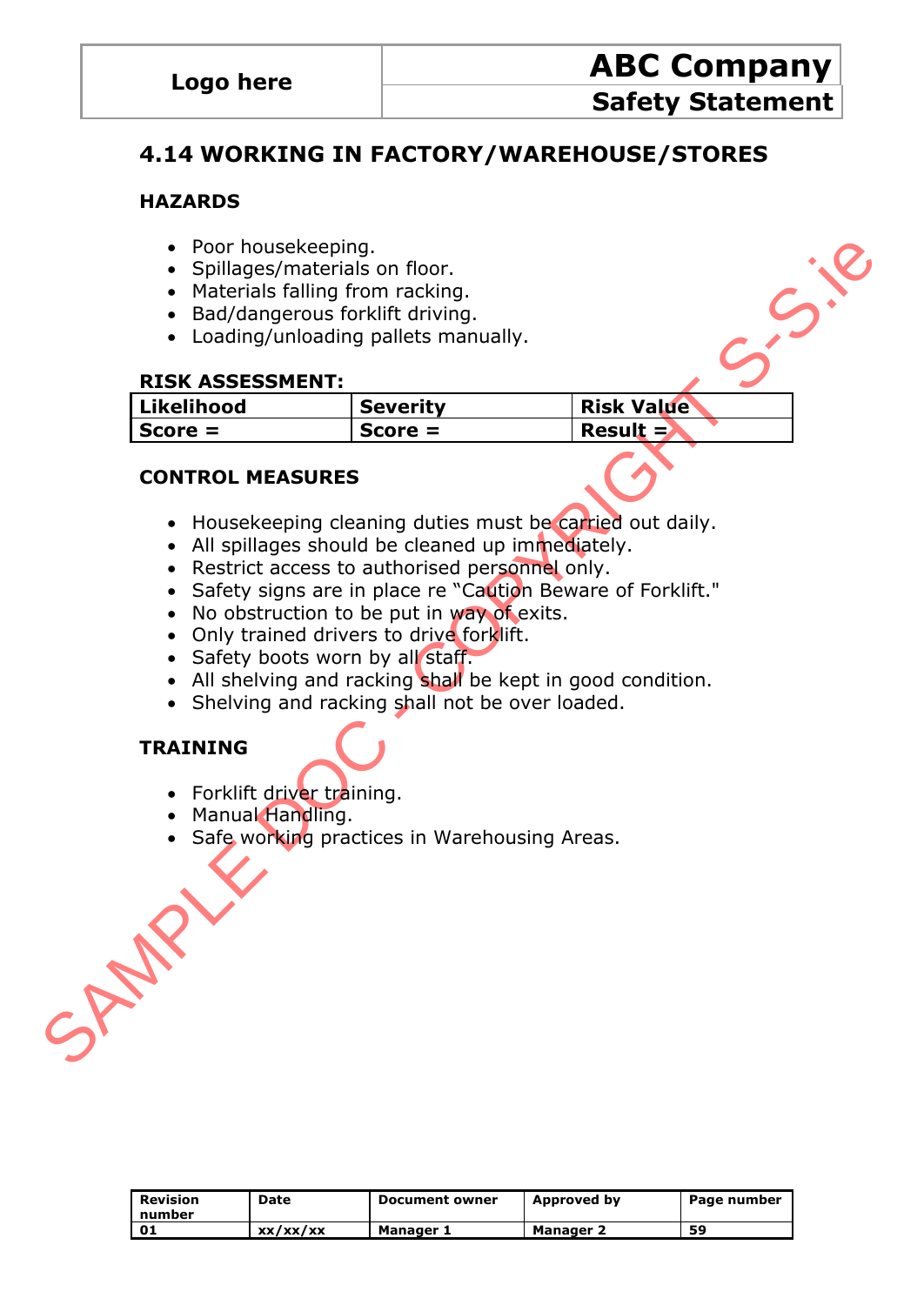### **4.16 FORKLIFT TRUCKS**

It is the supervisors/managers responsible to ensure that no employee uses forklift truck, unless they have been properly validated by the Company. Failure to comply with this instruction is a dismissal offence.

### **HAZARDS**

- A truck colliding with object/structure causing collapse of same.
- Equally hazardous is the practice of jumping from a truck while still in motion.
- Excess speeding in confined areas, restricted aisle-ways etc.
- Lack of attention can result in any of the following:
- Overturning.
- Persons being run over/struck by fork lift truck.
- Material falling from forks.
- A truck colliding with an object.

#### **RISK ASSESSMENT:**

| Likelihood | <b>Severity</b> | <b>Risk Value</b> |
|------------|-----------------|-------------------|
| $Score =$  | $Score =$       | $Result =$        |
|            |                 |                   |

#### **CONTROL MEASURES**

- Whenever practicable, internal transport and pedestrians will be segregated, by the provision of pedestrian doors at main access points and clearly delineated pedestrian access routes
- All fork lift trucks are fitted with:
- Forward flashing warning light(s) interlocked with the ignition
- Reversing horns/sirens interlocked into reverse gear.
- validated by the Company. Failure to comply with this instruction is<br>a dismissal offence.<br>
HAZARDS<br>
SAMPLES CONTINUES AND SECULATION CONTINUES AND SAMPLES CONTINUES AND CONTINUES CONTINUES AND CONTINUES CONTINUES CONTINUES Floors are maintained in a sound and clean condition and particular attention is paid to the prevention of oil and rubber build-up. Specific cleaning chemicals are used by the hygiene team for the purpose of removing rubber build up.
	- All parts and working gear of vehicles fitted with forks or any other attachments for stacking, loading or unloading goods must be thoroughly examined every six months.

### *Control during use*

 Forklift drivers must on no account carry passengers on their vehicles unless that such vehicles are suitably modified with appropriate secondary seating etc.

| Revision<br>l number | Date     | <b>Document owner</b> | Approved by | Page number |
|----------------------|----------|-----------------------|-------------|-------------|
| - 01                 | xx/xx/xx | Manager 1             | Manager 2   | 63          |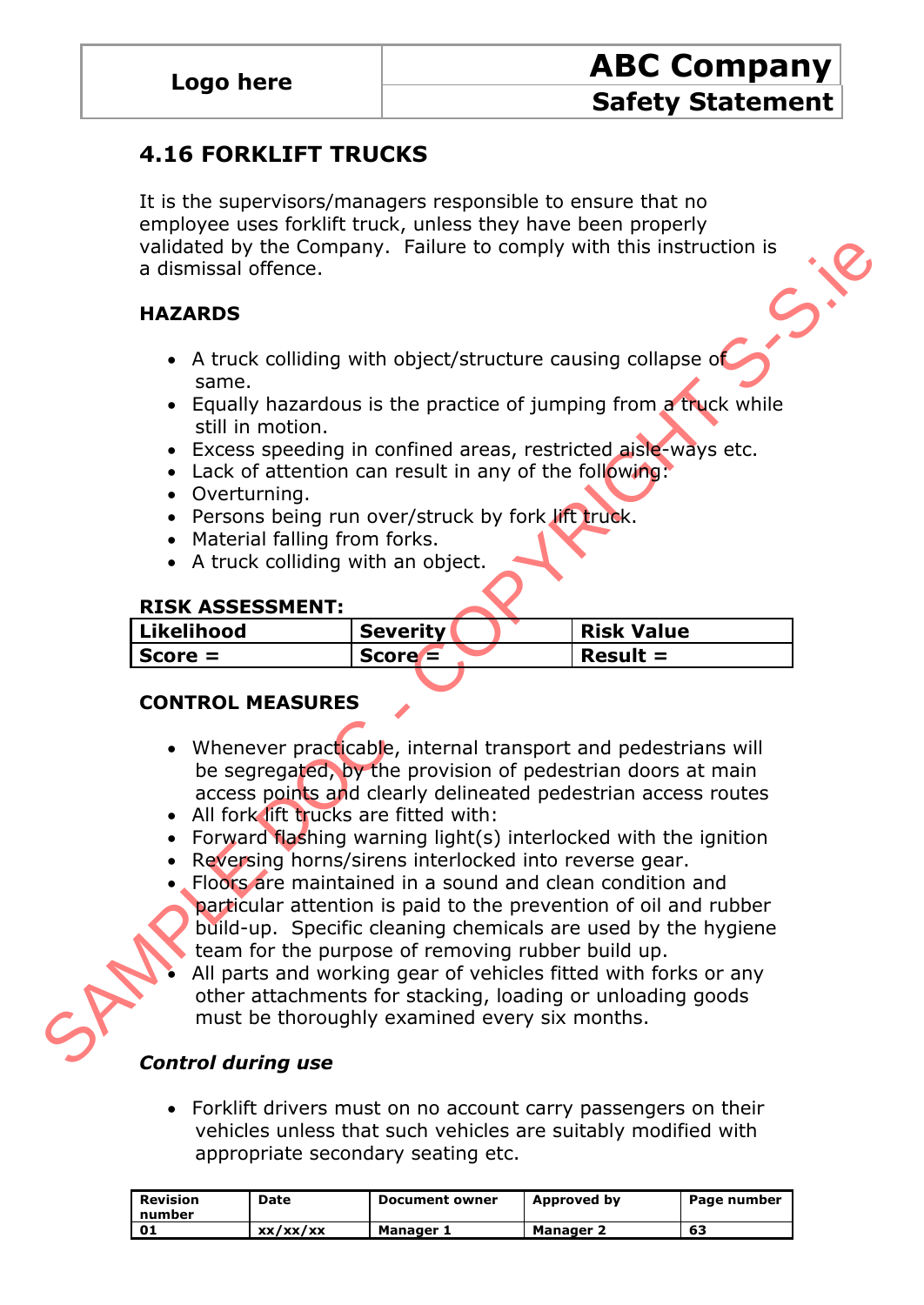### **4.21 Dermatitis**

#### **HAZARDS**

Health hazards from substances can be divided into the following<br>categories:<br>• Inks.<br>• Solvents.<br>• Other. categories:

- Inks.
- Solvents.
- Other.

#### **RISK ASSESSMENT: MEDIUM**

| <b>Likelihood</b> | <b>Severity</b> | <b>Risk Value</b> |
|-------------------|-----------------|-------------------|
| $Score =$         | $Score =$       | <b>Result</b>     |

#### **CONTROL MEASURES**

Ensure all gloves are

single use. Ensure gloves are low protein and Latex free where possible. Regularly check your skin for dermatitis. Look for signs of dryness, itching and redness. If you think you may have dermatitis, report it to your supervisor. Wash hands regularly with the supplied cleanser. Use barrier creams when possible.



| Revision<br>number | Date     | <b>Document owner</b> | Approved by      | Page number |
|--------------------|----------|-----------------------|------------------|-------------|
| 01                 | xx/xx/xx | <b>Manager 1</b>      | <b>Manager 2</b> | 70          |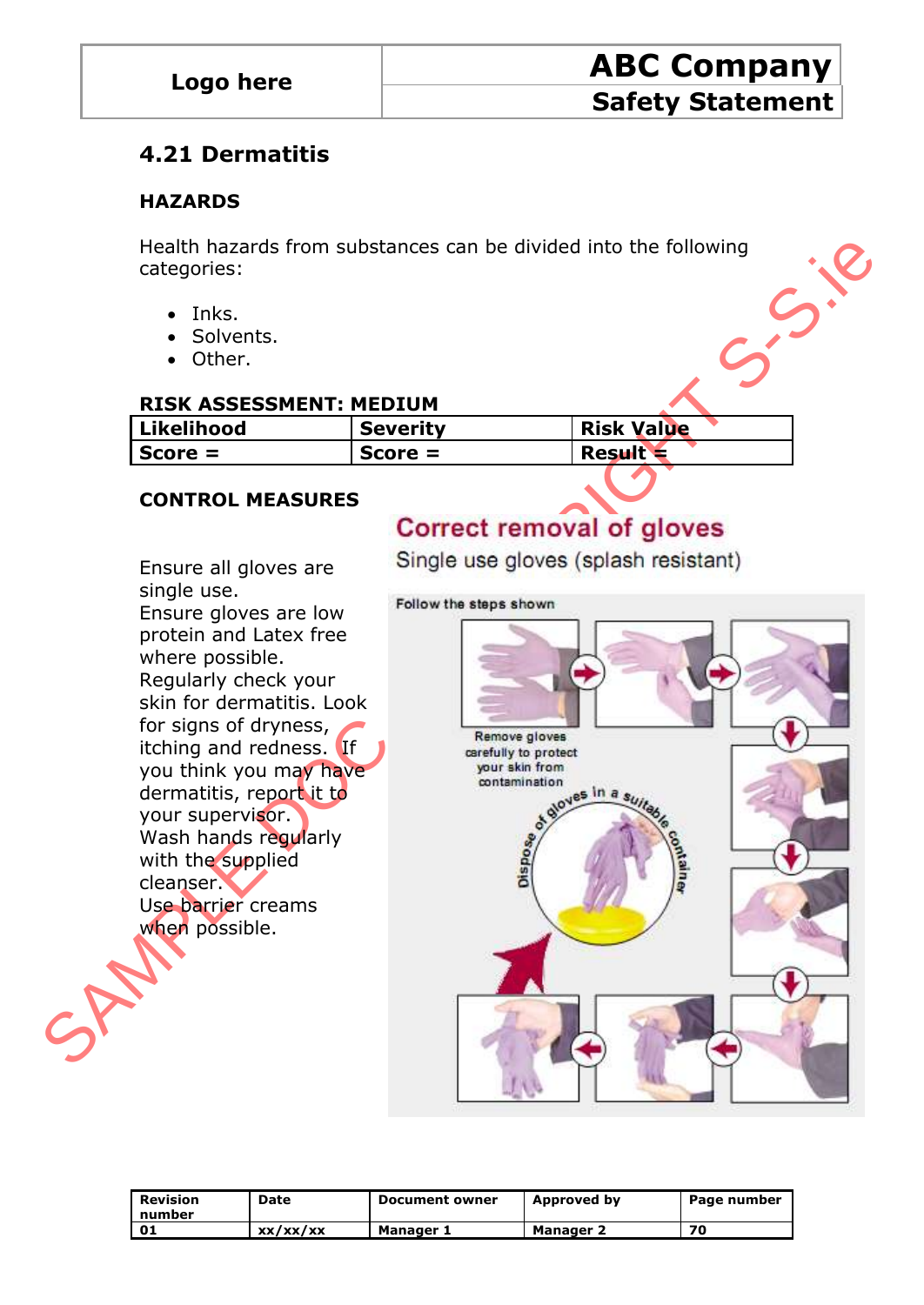### **4.23 Flexographic and Gravure**

#### **HAZARDS**

- Entanglement
- In running nips
- Amputation
- Electricity

#### **RISK ASSESSMENT: MEDIUM**

| Likelihood | <b>Severity</b> | <b>Risk Value</b> |
|------------|-----------------|-------------------|
| Score =    | $Score =$       | Result $=$        |

#### **CONTROL MEASURES**

All machinery part of planned preventative maintenance.

Only trained staff allowed to use the machinery.

Supervision at all times

Removable interlocked guards allowing limited inch and hold-to-run slow crawl only when removed or opened.

Fixed nip bar adjusted to within 6 mm of the anilox/duct rollers where these have a separate auxiliary drive which is not stopped by opening of the interlocked guard.

Pre-start audible warning device.

Gate/barrier interlocked guards allowing limited inch and hold-torun slow crawl only when removed or opened.

Continuous slow crawl should be supplemented by an emergency stop (or 'stop lock') control at each print unit.

Financism and The United into the Sample and provision of a<br>
Screen Contribution of the material start of the material start of the material start of planned start and the material start of planned preventative matrice.<br>
O If wiping of the doctor blade is required during the print run, provision for safe access should be made. The safe system of work should consider other aspects including lighting and provision of a purpose-designed tool.

| <b>Revision</b><br>number | Date     | <b>Document owner</b> | Approved by      | Page number |
|---------------------------|----------|-----------------------|------------------|-------------|
|                           | XX/XX/XX | Manager 1             | <b>Manager 2</b> | 72          |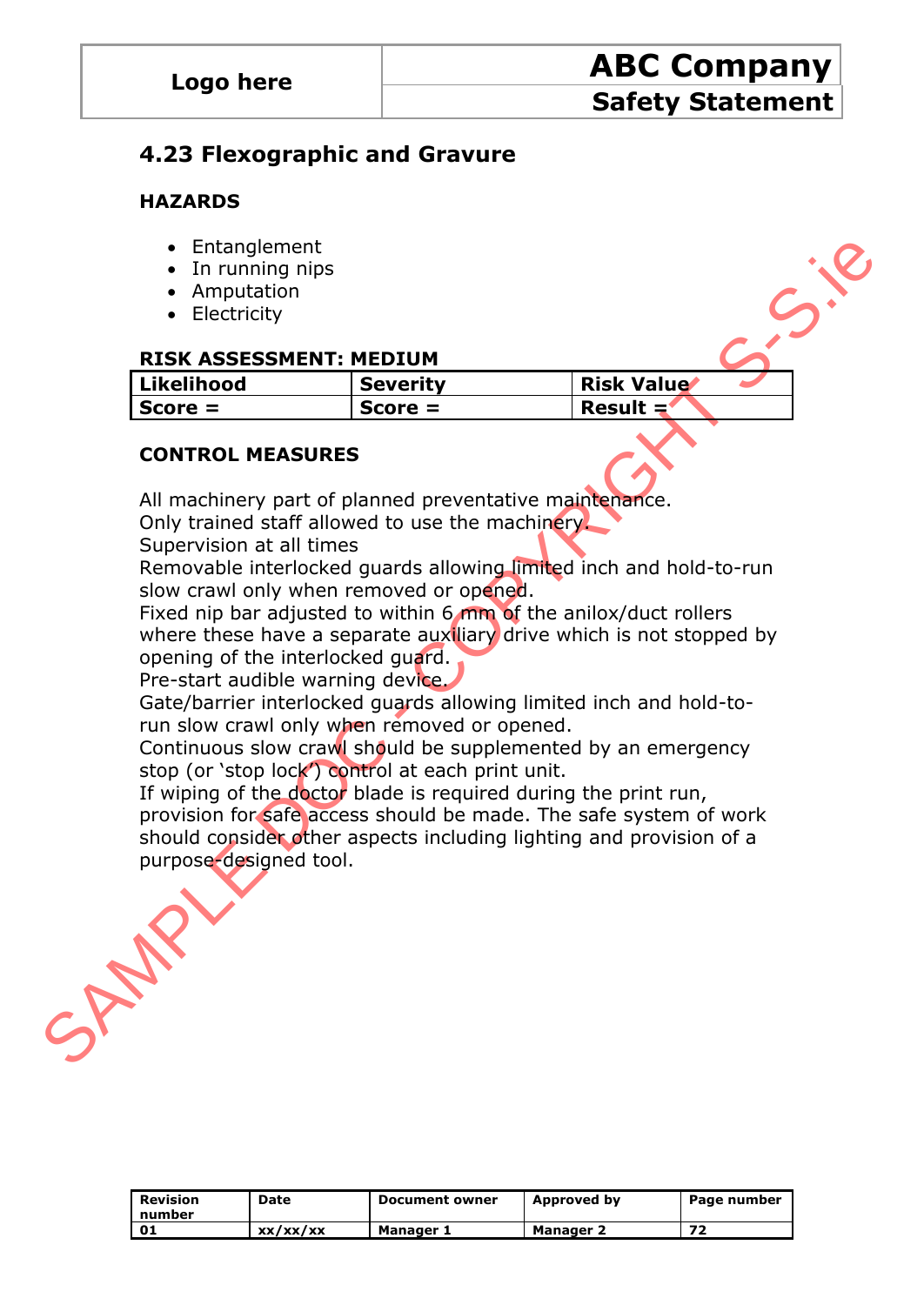### **4.24 Web fed Lithographic**

#### **HAZARDS**

- Entanglement
- In running nips
- Amputation
- Electricity

#### **RISK ASSESSMENT: MEDIUM**

| Likelihood | <b>Severity</b> | <b>Risk Value</b> |
|------------|-----------------|-------------------|
| $Score =$  | $Score =$       | Result $=$        |

#### **CONTROL MEASURES**

All machinery part of planned preventative maintenance.

Only trained staff allowed to use the machinery.

All enclosing interlocked quards with either no powered movement or true inch or hold-to-run slow crawl only when the guard is raised. Interlocked enclosing guards (allowing true or limited inch or holdto-run slow crawl only where nip bars are not fitted.

All danger points should be within the view of a single operator, or of several operators each of whom needs to operate a hold-to-run control. Nips out of view should be safeguarded.

Sweep-on nip bars interlocked with reverse crawl or no facility for reverse crawl.

Where nip bars are provided and continuous slow crawl is available, this should always be supplemented by an emergency stop (or "stop-lock" control) at each print unit.

Pre-start audible warning device.

Finance Provided and continuous slow crawls available,<br>
Secretion of the provided in the secretive mainlane of the secretive of the secretive of the secretive of the secretive of the secretive of the secretive contribution Reduce the frequency of cleaning to that necessary to maintain the quality of work, so reducing the need to approach hazardous parts. Select a safe system of work which ensures that operators do not need to place their hands near accessible in-running nips.

| Revision<br>I number | Date     | <b>Document owner</b> | Approved by | Page number |
|----------------------|----------|-----------------------|-------------|-------------|
| נס י                 | xx/xx/xx | Manager 1             | Manager 2   | 73          |